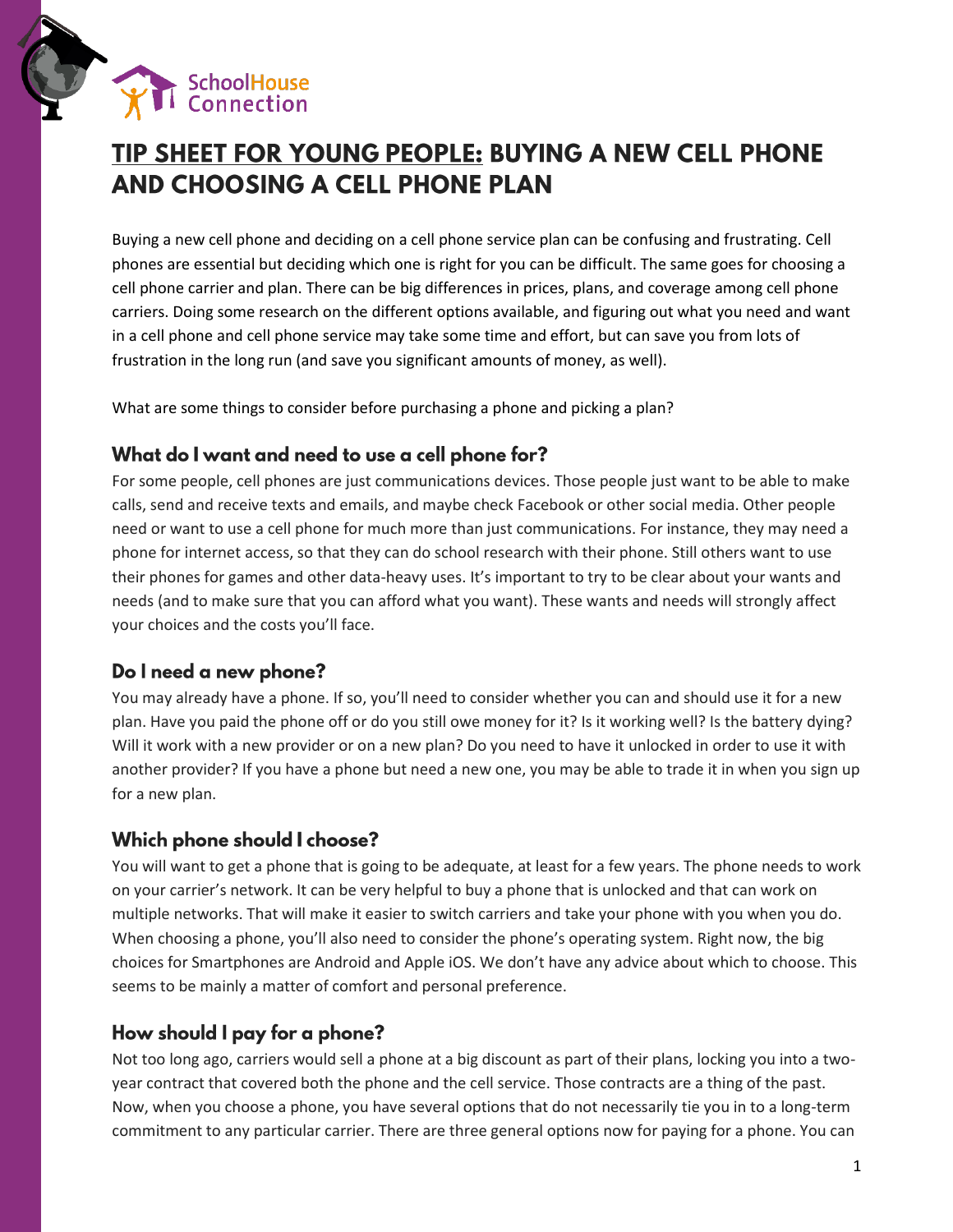pay the entire price of the phone up front. This can be very costly depending on the phone. If you are opting for an inexpensive phone, however, this can be a very good choice. It will result in lower monthly bills (because you won't be paying installments on the phone), and it may make it easier for you to switch carriers and take your phone with you. It also can be a good choice (maybe the only one) if you have credit problems.

Another option is to pay for the phone over time in installments. Typically, providers offer 24-month installments plans that divide the cost of the phone over 24 monthly payments. You will want to read the terms of the agreement with the carrier carefully so that there are no surprises if you make a late payment or want to accelerate your payments so that you can own the phone outright sooner. Finally, carriers offer leases. Leases are different from installment plans, because leases include interest (which adds to the cost of the phone). Some people who like to replace their phones more often than every two years opt for leases. Again, read the fine print closely.

# Should I go for a low-cost prepaid plan?

If you need a cell phone simply for basic communications needs, you may find that a very basic (and inexpensive) phone paired with a prepaid calling plan will work fine for you. Carriers such as Consumer Cellular, Republic Wireless, Cricket (a subsidiary of AT&T), and Ting may be good options. You'll still need to make sure that the carrier you are opting for actually provides good coverage in the area where you'll be using the phone.

# Which carrier should I choose?

As we write this tip sheet, the government just approved the merger of Sprint and T-Mobile, which are two of the four biggest cell phone carriers. If Sprint and T-Mobile complete the merger, there will be three major carriers—AT&T, Verizon, and T-Mobile (which is what the combined Sprint and T-Mobile will be called). These carriers provide the best coverage and are the main players in the industry. Their coverage and plans differ from each other, so you'll want to do some research to see which one provides the best coverage in your area, and which one offers the data plans that best meet your needs. But these are not the only options. There are other, smaller carriers that may provide coverage in your area, and offer plans that cost a lot less than the plans offered by AT&T, Verizon, and T-Mobile. How do you find these other carriers? Try Googling for information on carriers and plans from reputable sources like Consumer Reports. [Here's](https://www.consumerreports.org/cell-phone-service-providers/best-low-cost-cell-phone-plans/) a link to a 2019 Consumer Reports guide to low-cost cell-phone plans. Consumer Reports updates this information yearly. You can also get good information about plans from [Whistle Out](https://www.whistleout.com/) o[r MVNO News.](https://bestmvno.com/)

# Is there a trial period?

Some cellular carriers offer a limited trial period during which you can try out your phone and calling plan. Find out if your carrier offers this trial, which is likely to be no longer than 30 days–if that. If you do get a trial period, use the time wisely. Use your phone in as many different locations as you can, such as where you live or are staying, at school, on your usual commuter routes, and at any places you frequent, so you'll know if your service works where you need it.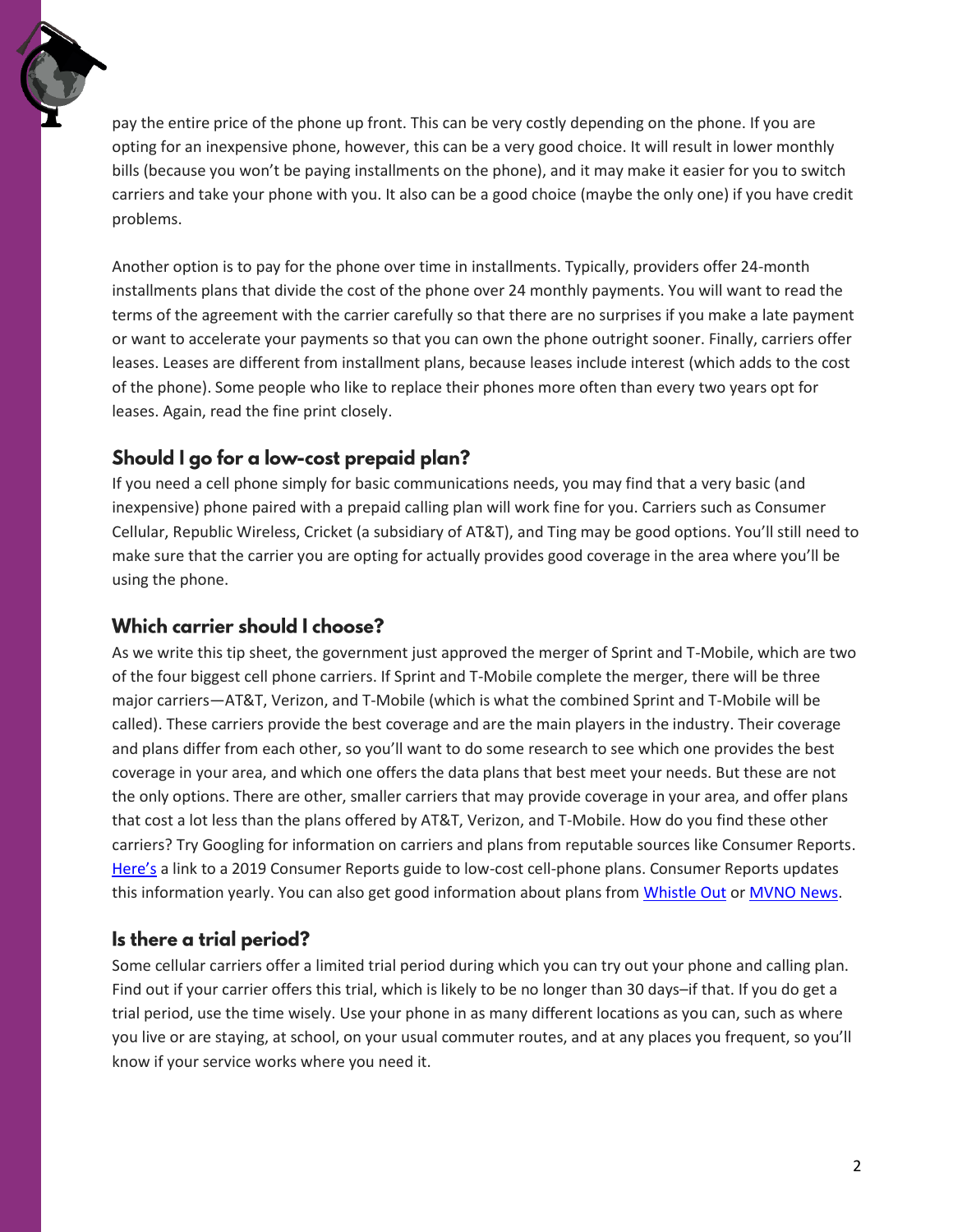## What will it really cost?

Remember that the quoted monthly rate may not include taxes and state and federal fees, which can add 20% to your wireless bill. In addition, if you are buying or leasing a phone from the carrier who is providing the cell plan, the monthly installments or rental for the phone will be part of the bill. Before you sign up for a plan, ask for an estimate of your actual bill, with taxes and fees included, so you'll have a better idea of how much you'll really be paying each month. It can be a good idea to ask about discounts–some carriers offer specials for college students.

## Are there group plans that may work?

Though the process differs between carriers, some cell phone companies will let you create a "group" or "family" plan that can help each participant save on their monthly bill. For instance, Cricket offers group plans with convenient payment options. Although only one bill is generated for each group, individuals in the group can make their own payments without accessing the primary member's account. Cricket plans have a quick pay feature that just lets each member put in their number and send a payment. It'll credit the account associated with the number, so there is no need to give out the primary account holder's login to everyone in the group. Other companies may have their own convenient group plans and/or payment options. Discuss this with the carrier and be sure to consider whether any group plans the carrier offers will provide sufficient data for your entire group.

## What types of minutes and data are included?

Even if you don't opt for an unlimited calling plan, your carrier may offer you unlimited calls at certain times of the day or week. Some offer free nighttime calling, for example, while others offer free weekends. Make sure you know exactly when any such free calling periods start and end.

## What are some other things to consider?

## 1. **Hidden fees.**

Some fees on your cell phone are mandatory, whether you authorized them or not. For instance, cell phone providers are required by law to include certain taxes on bills. However, not all of the "fees" that you may see on your cell phone bill are mandatory, and you should review your bills to make sure you aren't being asked to pay for any services that you didn't authorize. For instance, be on the lookout for charges for cell phone insurance or music services that you did not authorize. Ask about any of these additional services before you sign up for a plan and authorize only the ones you want to use.

#### 2. **Overage fees.**

One of the best ways to save money on a cellular plan is to pay only for as many minutes and as much data as you need. If you're not a frequent caller, you may not need the unlimited calling plan, and if you don't use a lot of data, avoid the expensive unlimited data plans. On the other hand, you should make sure your contract includes at least as many minutes and as much data as you plan to use each month. Overage fees for minutes and data can be very expensive and mount very quickly. Monitor your usage during the month so that you can avoid such fees. Some plans allow you to purchase additional minutes or data in any given month, without changing your calling and data plan. If you find that you frequently go over your allotted minutes or data, you may want to bump up your plan to a higher (and more expensive) level, rather than have to repeatedly buy additional minutes or data, or pay overage fees.